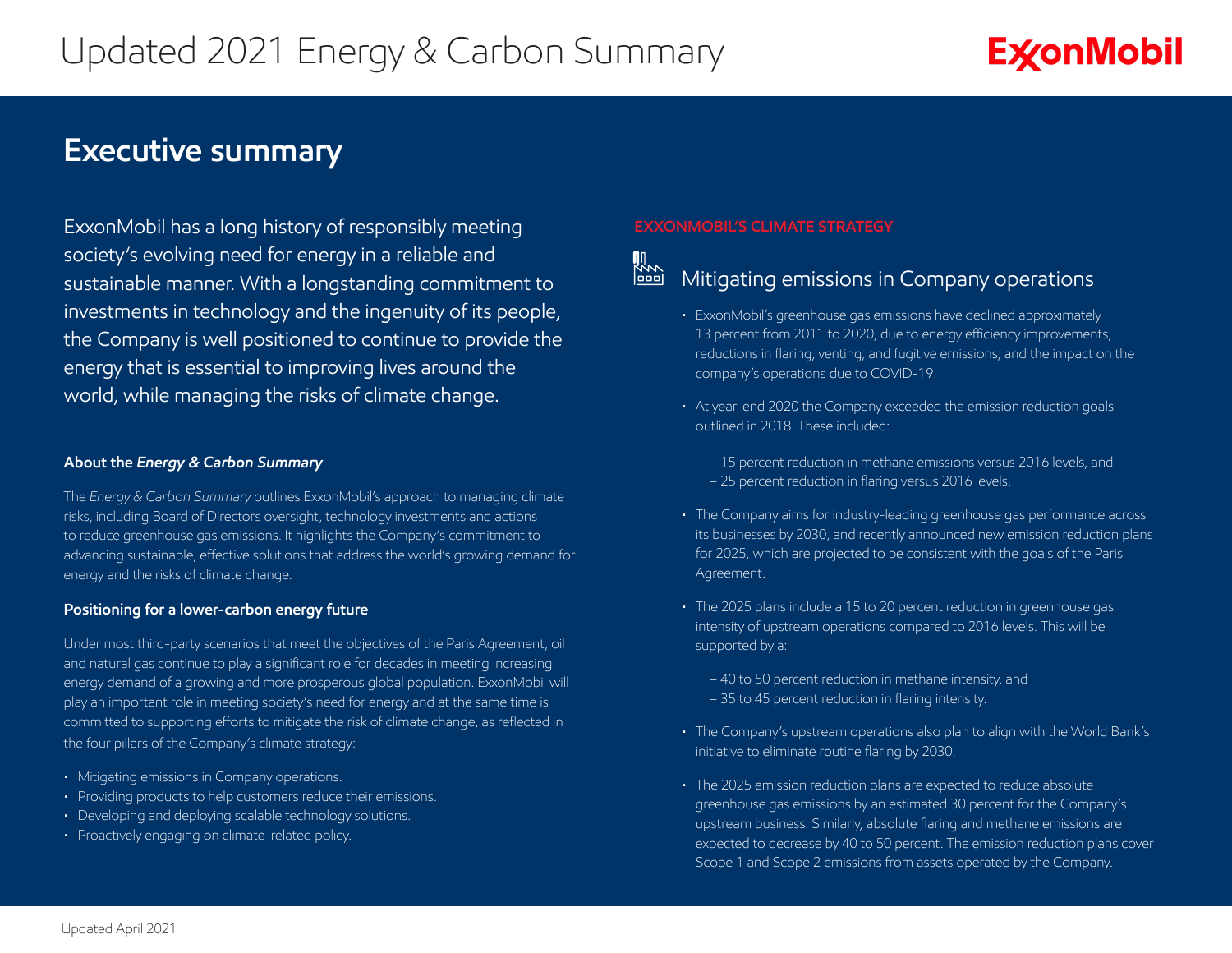## **EXXONMOBIL'S CLIMATE STRATEGY,** *continued*



# Providing products to help customers reduce their emissions

• ExxonMobil is responding to product demand growth by delivering solutions that enable customers to meet product performance requirements while reducing greenhouse gas emissions. These products and solutions include: natural gas, lightweight materials and packaging, and advanced fuels and lubricants.

# Developing and deploying scalable technology solutions

- Commercially viable technology advances are required to achieve the Paris Agreement objectives. ExxonMobil's sustained investment in research and development is focused on society's highest-emitting sectors of industrial, power generation and commercial transportation, which together account for 80 percent of global energy-related CO<sub>2</sub> emissions, and for which the current solution set is insufficient.
- ExxonMobil is working to develop breakthrough solutions in areas such as carbon capture, biofuels, hydrogen and energy-efficient process technology.
- From 2000 through 2020, ExxonMobil has invested more than \$10 billion to research, develop and deploy lower-emission energy solutions, resulting in highly efficient operations that have eliminated or avoided approximately 520 million tonnes of greenhouse gas emissions – the equivalent of taking 110 million passenger vehicles off the road for a year.

# $\hat{\subseteq}$  Proactively engaging on climate-related policy

• Recognizing climate change is a global issue that requires collaboration among governments, private companies, consumers and other stakeholders to create meaningful solutions, ExxonMobil has participated in the Intergovernmental Panel on Climate Change (IPCC) since its inception in 1988, is a founding member of the Climate Leadership Council, and is part of the Oil and Gas Climate Initiative.

• The Company continues to engage in efforts to encourage sound and constructive policy solutions that reduce climate-related risks across the economy at the lowest cost to society, such as supporting the regulation of methane from new and existing sources.

#### **Governance and oversight**

Strong governance is essential to the long-term viability of ExxonMobil's business. Within the Company's robust governance framework, a rigorous risk-management approach is applied to identify and address risks associated with the business. Importantly, the Board of Directors and its various committees are highly engaged and have oversight of risk management, including as it applies to climate. The Board regularly receives updates from internal and third-party experts on climate science and policy, evaluates climate risk in the context of overall enterprise risk, including other operational, strategic and financial risks, and considers the interactions among these factors, which includes in-depth analyses by Board committees.

#### **Conclusion**

The *2021 Energy & Carbon Summary* contains additional detail on all of the areas described above. It updates and enhances last year's report, and includes a Frequently Asked Questions section as well as metrics, annual Scope 1 and Scope 2 emission data, and a new provision of Scope 3 emissions.

ExxonMobil supports the aims of the 2015 Paris Agreement and efforts to achieve net-zero emissions. The pillars of ExxonMobil's climate strategy, the investments the Company is making in lower-emission technologies, and the actions taken to reduce emissions across its operations are consistent with these global efforts.

ExxonMobil strives to deliver superior results while providing products and services that are essential to the health and welfare of billions of people around the world. The Company is committed to providing reliable and affordable energy to support human progress while advancing effective solutions that address the risks of climate change. ExxonMobil is working to be part of the solution.